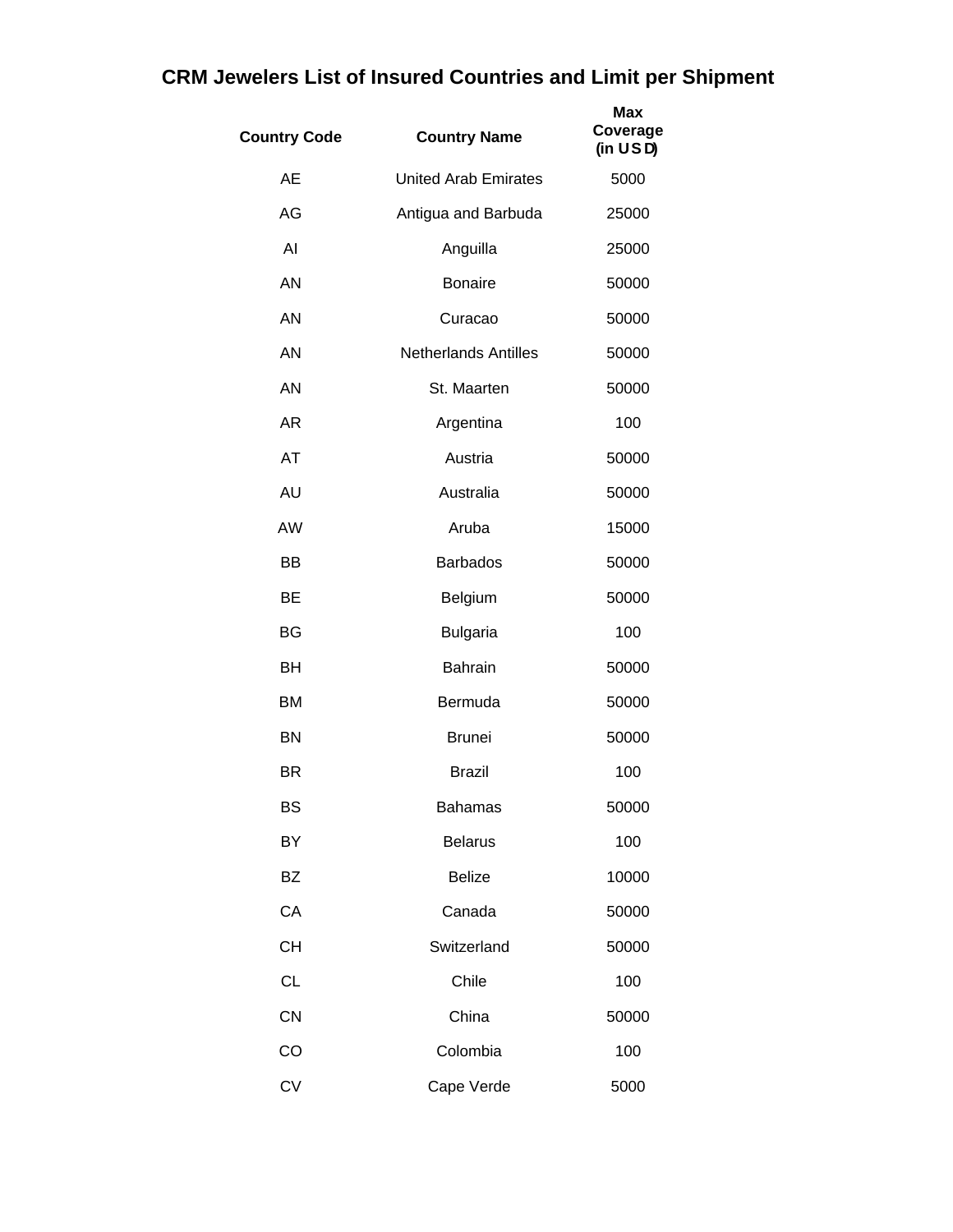| CY        | Cyprus         | 25000 |
|-----------|----------------|-------|
| DE        | Germany        | 50000 |
| DK        | Denmark        | 50000 |
| <b>DM</b> | Dominica       | 10000 |
| EG        | Egypt          | 100   |
| ES        | Spain          | 50000 |
| FI        | Finland        | 50000 |
| FJ        | Fiji           | 25000 |
| <b>FR</b> | France         | 50000 |
| GB        | Scotland       | 25000 |
| GB        | United Kingdom | 25000 |
| GD        | Grenada        | 25000 |
| GI        | Gibraltar      | 50000 |
| GL        | Greenland      | 50000 |
|           |                |       |
| GP        | Guadeloupe     | 100   |
| GP        | St. Barthelemy | 50000 |
| <b>GR</b> | Greece         | 25000 |
| GU        | Guam           | 50000 |
| HK        | Hong Kong      | 50000 |
| HR        | Croatia        | 100   |
| HU        | Hungary        | 100   |
| IE        | Ireland        | 50000 |
| IL        | Israel         | 100   |
| IN        | India          | 100   |
| IS        | Iceland        | 25000 |
| IT        | Italy          | 10000 |
| <b>JM</b> | Jamaica        | 50000 |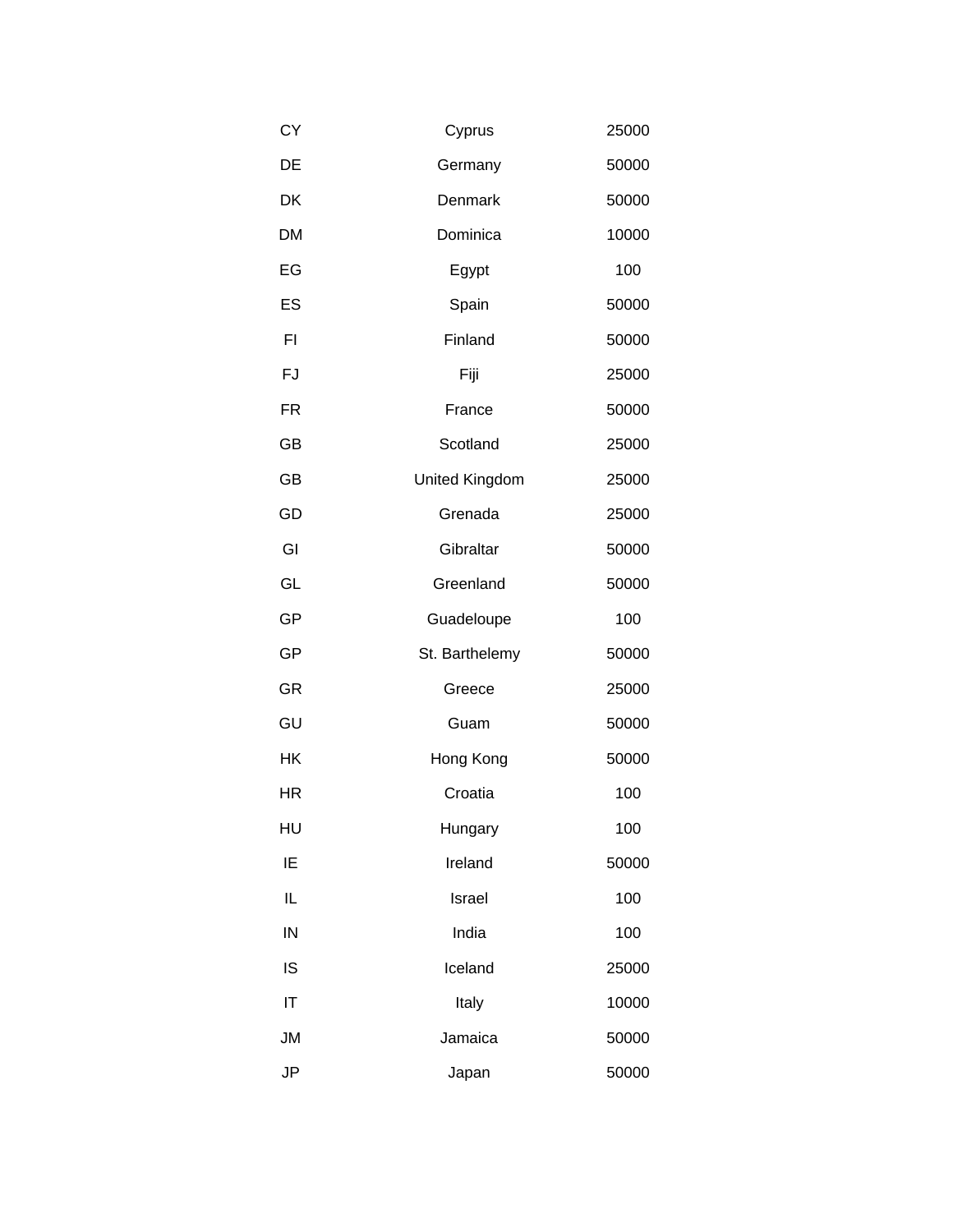| KN           | St. Kitts and Nevis     | 50000 |
|--------------|-------------------------|-------|
| <b>KR</b>    | South Korea             | 50000 |
| KW           | Kuwait                  | 100   |
| KY           | Cayman Islands          | 50000 |
| LC           | St. Lucia               | 25000 |
| $\mathsf{L}$ | Liechtenstein           | 100   |
| LK           | Sri Lanka               | 5000  |
| LU           | Luxembourg              | 100   |
| <b>MC</b>    | Monaco                  | 5000  |
| MG           | Madagascar              | 100   |
| MH           | <b>Marshall Islands</b> | 50000 |
| <b>MO</b>    | Macau                   | 25000 |
| MP           | Saipan                  | 25000 |
| MQ           | Martinique              | 100   |
| <b>MS</b>    | Montserrat              | 50000 |
| MT           | Malta                   | 100   |
| MU           | <b>Mauritius</b>        | 10000 |
| МX           | Mexico                  | 100   |
| MY           | Malaysia                | 50000 |
| <b>NC</b>    | New Caledonia           | 100   |
| <b>NL</b>    | Netherlands             | 50000 |
| <b>NO</b>    | Norway                  | 50000 |
| <b>NZ</b>    | New Zealand             | 50000 |
| PA           | Panama                  | 100   |
| PE           | Peru                    | 100   |
| PF           | Frence Polynesia        | 25000 |
| PH           | Philippines             | 15000 |
| PL           | Poland                  | 25000 |